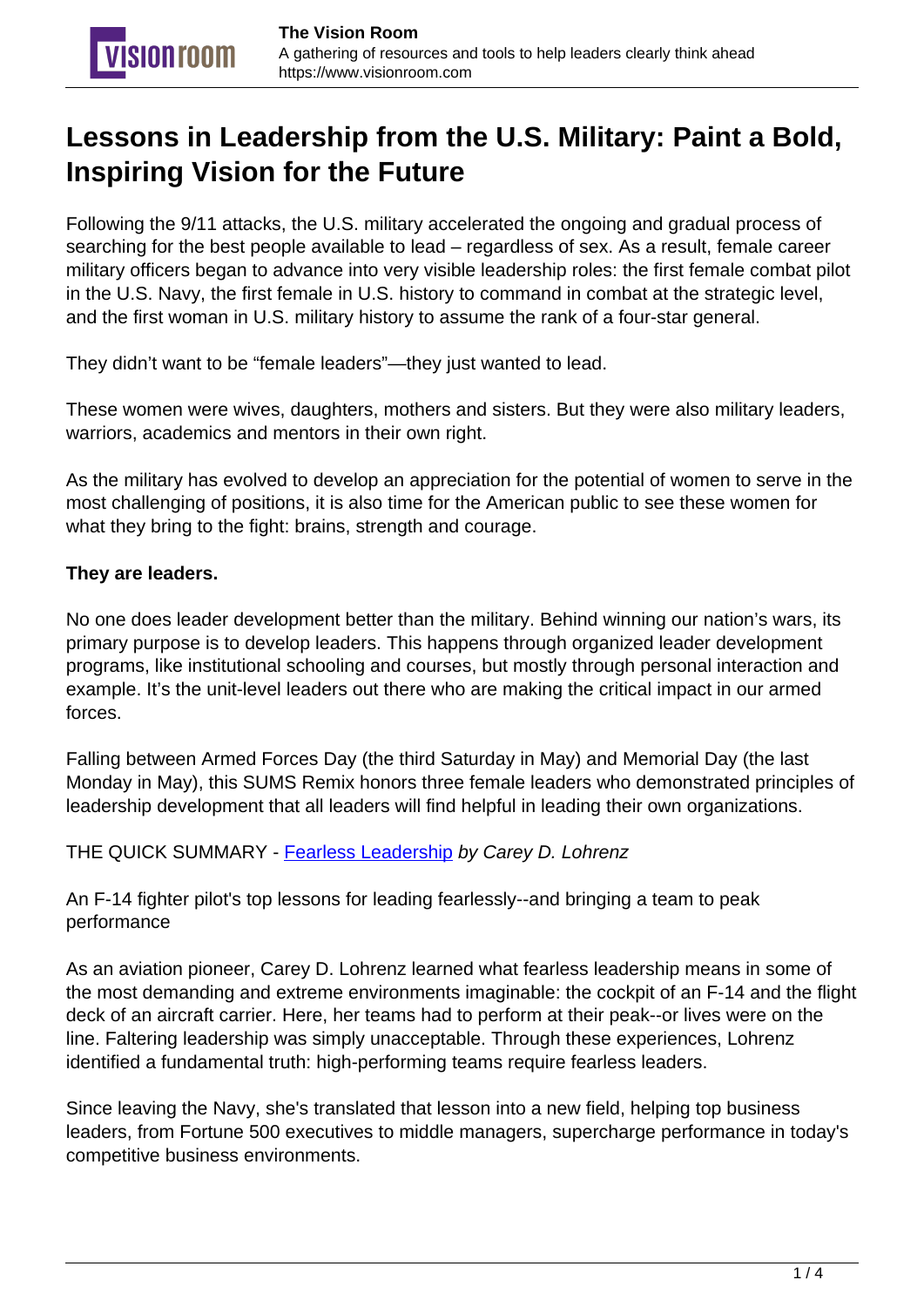In Fearless Leadership, Lohrenz walks you through the three fundamentals of real fearlessness--courage, tenacity, and integrity--and then reveals fearless leadership in action, offering advice on how to set a bold vision, bring the team together, execute effectively, and stay resilient through hard times.

Whether you're stepping into your first leadership role or looking to get out of a longstanding rut, Fearless Leadership will act like your afterburner--rocketing you to ever-higher levels of performance.

# A SIMPLE SOLUTION

The primary work of nourishing people with vision is discovering and communicating that unique identity as a church. Many leaders photocopy a vision from a conference or book and then wonder why more people don't flock to the to that vision. Do your people really want a vision based on another church's values?

Never forget that God is always doing something cosmically significant and locally specific in your church.

A nourishing vision requires five courses. As you deliver the five-part meal, you're really addressing the irreducible question of clarity people need. If you have not thought through all five aspects of your church's vision, people won't be able to really access it.

The five questions play out as follows: At our church…

- What are we ultimately supposed to be doing?
- Why do we do it?
- How do we do it?
- When are we successful?
- Where is God taking us?

If you asked these clarity questions to the top 40 leaders in your church, what would they say? If they don't have a clear, concise and compelling answer that's the same answer, it's time to go to work.

A fearless leader begins the work of leadership with a bold vision.

The vision you create and hand down to your people is going to be the cornerstone of your team's success. It all starts with a clear concept, a view of where you want to go. If your vision is limited, your potential and possibilities are, too.

The very essence of leadership is the ability to create a picture of success and bring people toward it. Your vision gives the team a universal understanding of who you are, as both an individual and a leader within the organization; who they are as members of the team; and where the group is headed. It's a chart to our destination, providing a steady compass to orient your team. And when the sea gets rough, the vision allows you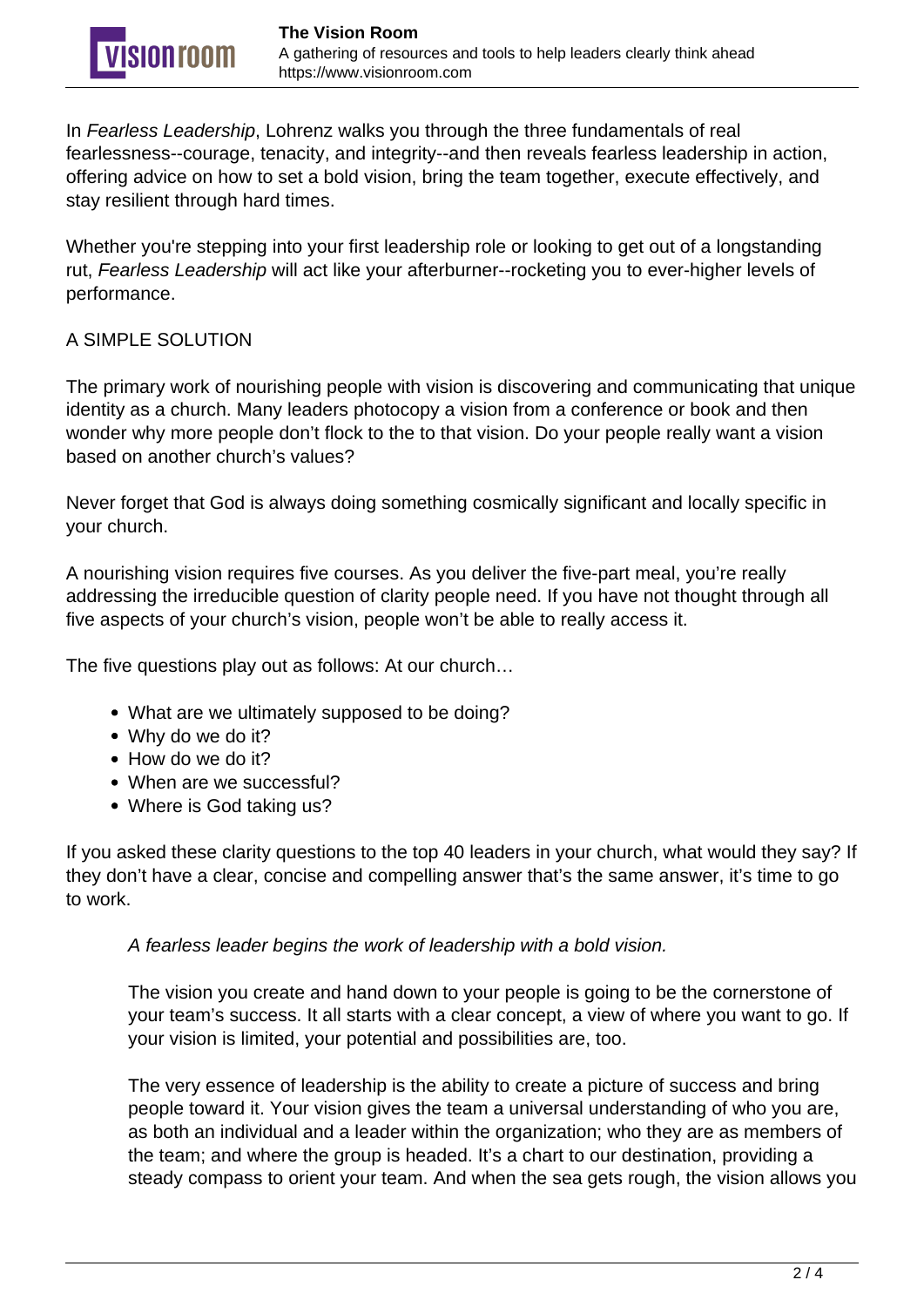to navigate the challenges and come out ahead.

If you don't have the courage to set the vision, the tenacity to keep after it, and the integrity to pursue it authentically, your team is going to be dead in the water.

Clear vision is not just wishful thinking. It's more than simply imagining what you hope the future will be. It's an incredible tool that catalyzes your team, gives it purpose and focus, sustains it in challenging times, and helps it perform at the highest level. You and your team have to see yourself accomplishing that dream without losing your way or getting distracted. The right vision can make that possible.

Carey D. Lohrenz, [Fearless Leadership](https://amzn.to/2jpGflN)

# A NEXT STEP

Set aside time to reflect and answer the following questions. Circle "Yes" or "No" – don't dwell on the question, but answer it without too much thought.

# **Dreaming and Achieving Pop Quiz**

- 1. When people talk about the future of our church, is there an immediate sense of enthusiasm? Yes / No
- 2. Have we named a shared dream within a five-year timeframe? Yes / No
- 3. Do our volunteer leaders regularly pray for some specific yet epic impact that our church will make in our city or community? Yes / No
- 4. Do most of our leaders naturally talk about "the big picture" of the church before they talk about their ministry area? Yes / No
- 5. Do we have several days already calendared in the next year to review and reset a visionary plan? Yes / No
- 6. Has our team boiled down the single-most important priority for our ministry in the next 12 months? Yes / No
- 7. Are we totally confident that our team is taking action and reviewing ministry progress each week? Yes / No
- 8. In the last five years, did we have a church-wide, disciple-making goal that was not related to money? Yes / No
- 9. Has our team written down what our ministry will preferably look like three years from now? Yes / No
- 10. Has our senior pastor spent as much time on preparing a visionary plan as he/she has spent on preparing the last four sermons? Yes / No

After you have completed the above questions, ask yourself the following questions:

- 1. How many "no's" did we circle collectively?
- 2. What was the easiest "no" to circle?
- 3. What was the easiest "yes" to circle?